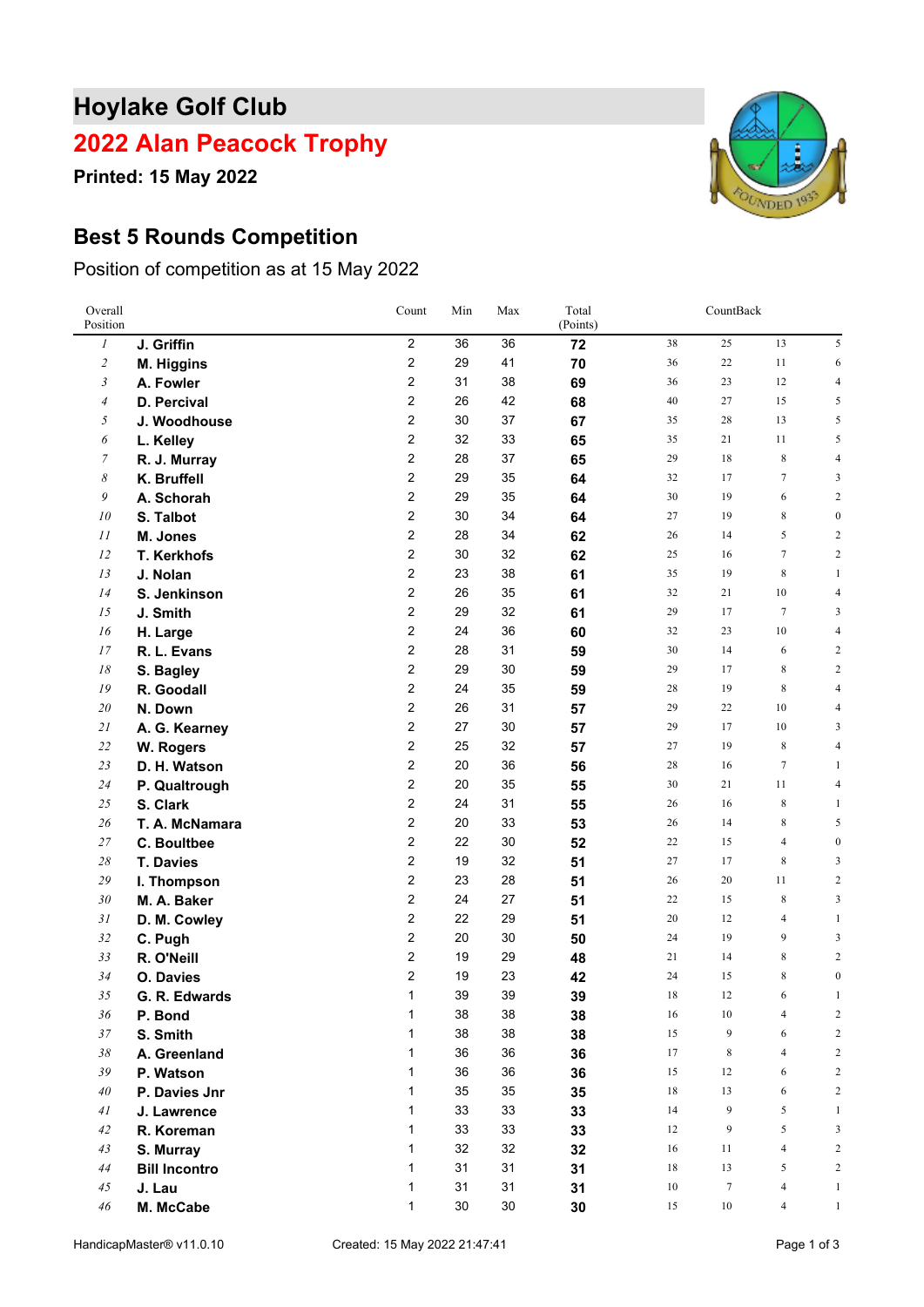Alan Peacock Trophy

| Overall<br>Position |               | Count | Min | Max | Total<br>(Points) | CountBack |                 |                  |                  |
|---------------------|---------------|-------|-----|-----|-------------------|-----------|-----------------|------------------|------------------|
| 47                  | D. Smith      | 1     | 30  | 30  | 30                | 14        | 8               | $\overline{4}$   | $\overline{c}$   |
| 48                  | D. Yang       | 1     | 30  | 30  | 30                | 12        | 5               | $\mathbf{1}$     | $\mathbf{1}$     |
| 49                  | K. Culligan   | 1     | 29  | 29  | 29                | 16        | 11              | $\overline{4}$   | 1                |
| 50                  | P. Davies     | 1     | 29  | 29  | 29                | 14        | 9               | 5                | $\overline{c}$   |
| 51                  | F. Reid       | 1     | 29  | 29  | 29                | 14        | 9               | 4                | $\mathbf{1}$     |
| 52                  | H. Evans      | 1     | 29  | 29  | 29                | 12        | 9               | $\overline{4}$   | $\bf{0}$         |
| 53                  | R. Lally      | 1     | 28  | 28  | 28                | 17        | 11              | 7                | 4                |
| 54                  | D. Sefton     | 1     | 28  | 28  | 28                | 15        | 10              | 5                | 1                |
| 55                  | K. O'Neill    | 1     | 28  | 28  | 28                | 14        | $\tau$          | $\boldsymbol{0}$ | $\bf{0}$         |
| 56                  | P. Martin     | 1     | 27  | 27  | 27                | 12        | 9               | 3                | $\mathbf{1}$     |
| 57                  | P. McDougall  | 1     | 27  | 27  | 27                | 12        | 8               | $\overline{4}$   | 1                |
| 58                  | J. Wiles      | 1     | 26  | 26  | 26                | 11        | 8               | 3                | $\bf{0}$         |
| 59                  | J. Humphreys  | 1     | 25  | 25  | 25                | 13        | 9               | $\overline{4}$   | 1                |
| 60                  | D. J. Baugh   | 1     | 25  | 25  | 25                | 11        | 5               | $\overline{c}$   | $\mathbf{1}$     |
| 61                  | S. Evans      | 1     | 25  | 25  | 25                | 8         | 5               | 3                | $\bf{0}$         |
| 62                  | D. Francis    | 1     | 23  | 23  | 23                | 14        | 8               | 4                | 2                |
| 63                  | D. Armitage   | 1     | 23  | 23  | 23                | 11        | $7\phantom{.0}$ | $\overline{4}$   | $\bf{0}$         |
| 64                  | D. Denton     | 1     | 23  | 23  | 23                | $\tau$    | 5               | $\mathbf{0}$     | $\bf{0}$         |
| 65                  | J.S. Hay      | 1     | 22  | 22  | 22                | 13        | $\tau$          | $\overline{c}$   | 1                |
| 66                  | P. Mobbs      | 1     | 22  | 22  | 22                | 10        | $\tau$          | 3                | 1                |
| 67                  | T. Coleman    | 1     | 21  | 21  | 21                | 10        | 5               | $\boldsymbol{0}$ | $\bf{0}$         |
| 68                  | D. Owens      | 1     | 18  | 18  | 18                | 9         | 5               | 1                | $\boldsymbol{0}$ |
| 69                  | F. R. Gilmore | 1     | 18  | 18  | 18                | 8         | 5               | $\overline{c}$   | 1                |

#### **Notes:**

The best 5 rounds by each player count towards their total.

COUNT identifies the number of scores counting for each player.

MIN and MAX identifies the lowest and highest scores of those counting.

COUNTBACK is the players' score over last 9 holes, then over last 6 holes, then over last 3 holes and finally last hole score only (from their best scores combined together), used to resolve ties.